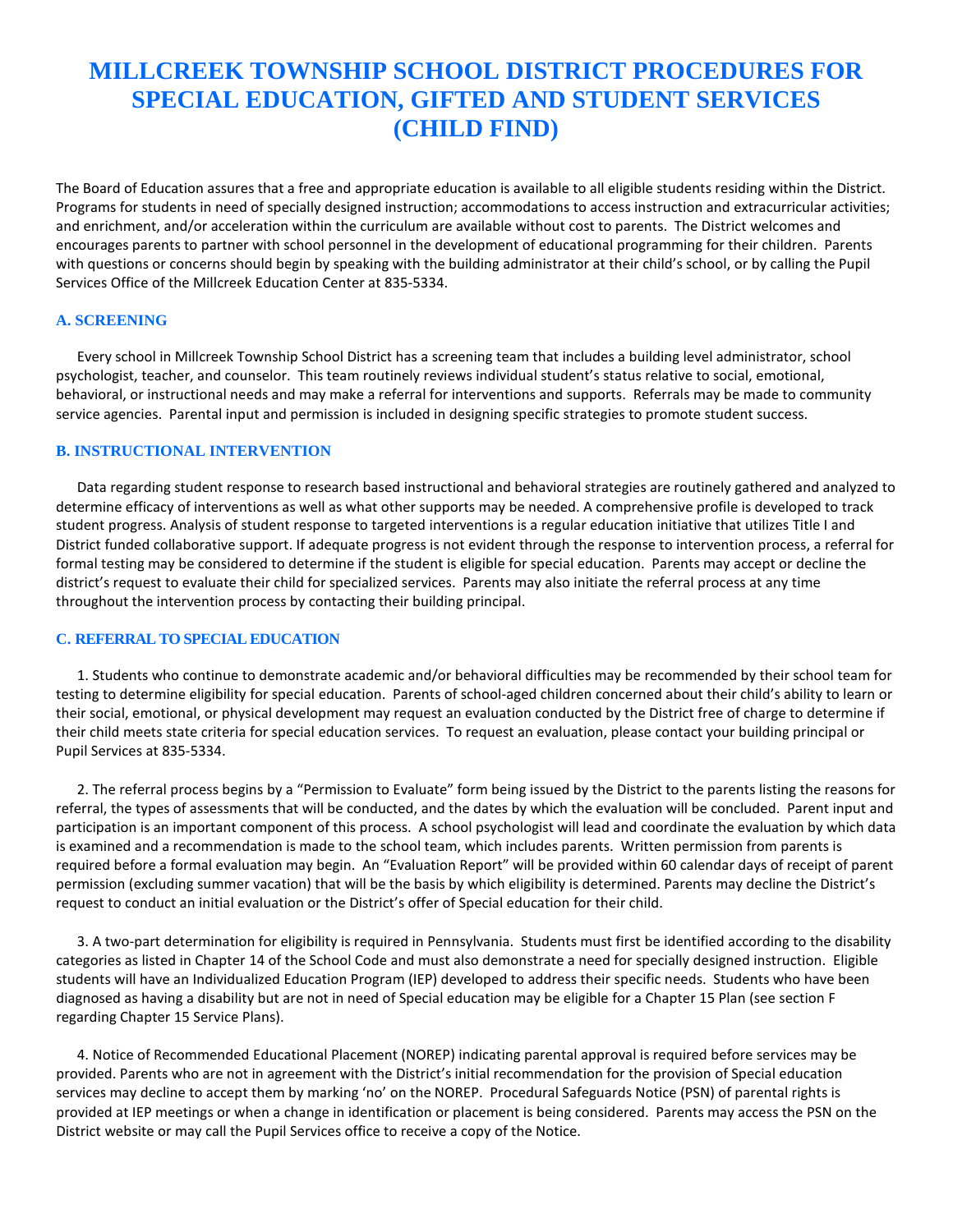5. Parents may revoke their consent for the provision of Special education services to their children at any time by submitting a letter to their building principal or the Pupil Services office. The district will issue a Notice of Recommended Educational Placement acknowledging that the parent wishes to remove their child from Special education. Upon receipt of the revocation request, the District will cease services after ten (10) calendar days and the student will return to regular education.

## **D. LEAST RESTRICTIVE ENVIRONMENT (LRE)**

1. Millcreek Township School District offers a continuum of services for students with disabilities that begins with the school and class that the student would otherwise attend through the availability of separate schools for students with disabilities.

2. Placement decisions are made by IEP teams consisting of parents, school staff, and others who have relevant information to contribute. The first consideration for placement always begins with the regular education classroom and an examination of what supplementary aids and supports could be reasonably calculated to facilitate student success. If the team determines that additional supports beyond the regular education classroom are required, consideration is given to incrementally more restrictive environments that will provide appropriate instruction. The District endeavors to support differently abled learners in the general education environment through the provision of differentiated and collaborative instruction in all classroom settings grades K-12, as well as for students up to 21 years of age who elect to continue their education after their typical year of completion with sameaged peers.

# **E. SPECIAL EDUCATION PROGRAMS**

1. Millcreek Township School District provides a full continuum of services to meet the needs of individual students with disabilities. Instruction is aligned to state standards utilizing the general education curriculum. Services include:

a. **Autistic Support (AS)** Students identified along the Autism Spectrum and who need a specialized, highly structured instructional approach participate in these classes. Students may spend a minimal amount of time in this type of classroom or may spend a majority of their school day utilizing the intensive supports, depending on the needs of each individual child. Communication, academic, and behavioral skills are the focus of instruction in AS classes, which have a low student/teacher ratio and specially trained staff.

b. **Emotional Support (ES)** These classes assist students who demonstrate behavioral and/or mental health issues that interfere with learning in the general education setting. Pro-social and self-regulatory skill development is taught, in addition to meeting target goals identified through Functional Behavioral Assessments and supported by Positive Behavior Intervention plans.

c. **Hearing / Visual Support (HI, VI)** The District contracts with Intermediate Unit #5 for the provision of services to students with hearing or vision disabilities. The use of assistive devices, training for interpreters, and consultation for specific students are examples of how HI or VI students can be supported in special education and regular education classes.

d. **Learning Support (LS)** Students identified as needing Learning Support typically spend a majority of their school day in their regular grade level classes with non-disabled peers. Supplemental aids and supports are provided, as is differentiated instruction in the least restrictive environment. Some students may need more individualized services and may receive core content instruction in a special education classroom while continuing to participate in elective classes with typical peers.

e. **Life Skills Support (LSS)** An emphasis on functional daily living skills via a modified curriculum and community-based experiences are provided to students in this program. Job sampling and work exploration opportunities are available in community sites supported by job coaches. High School students may spend up to one semester per year at the Bundy Transition House. The Transition House has been renovated in compliance with the Americans with Disabilities Act to include a fully accessible kitchen, bathroom and living area. The Transition House is located on Sterrettania Road adjacent to the Asbury/Walnut Creek campus and may support students up through and including age 21.

f. **Multiple Disabilities Support (MD)** Students participating in this program may have intellectual disabilities in addition to difficulties with ambulation and communication that require specialized services with a low student/teacher ratio. Instruction is student-centered and focuses on daily living skills, functional behavior and communication skills, and community based experiences. Related service providers work in collaboration with teachers to incorporate physical, occupational, and speech therapy as a component of classroom instruction.

g. **Speech and Language Support (S/L)** All buildings are served by qualified speech and language therapists who consult with teachers and provide individual instruction to students in special education and regular education class settings. Eligible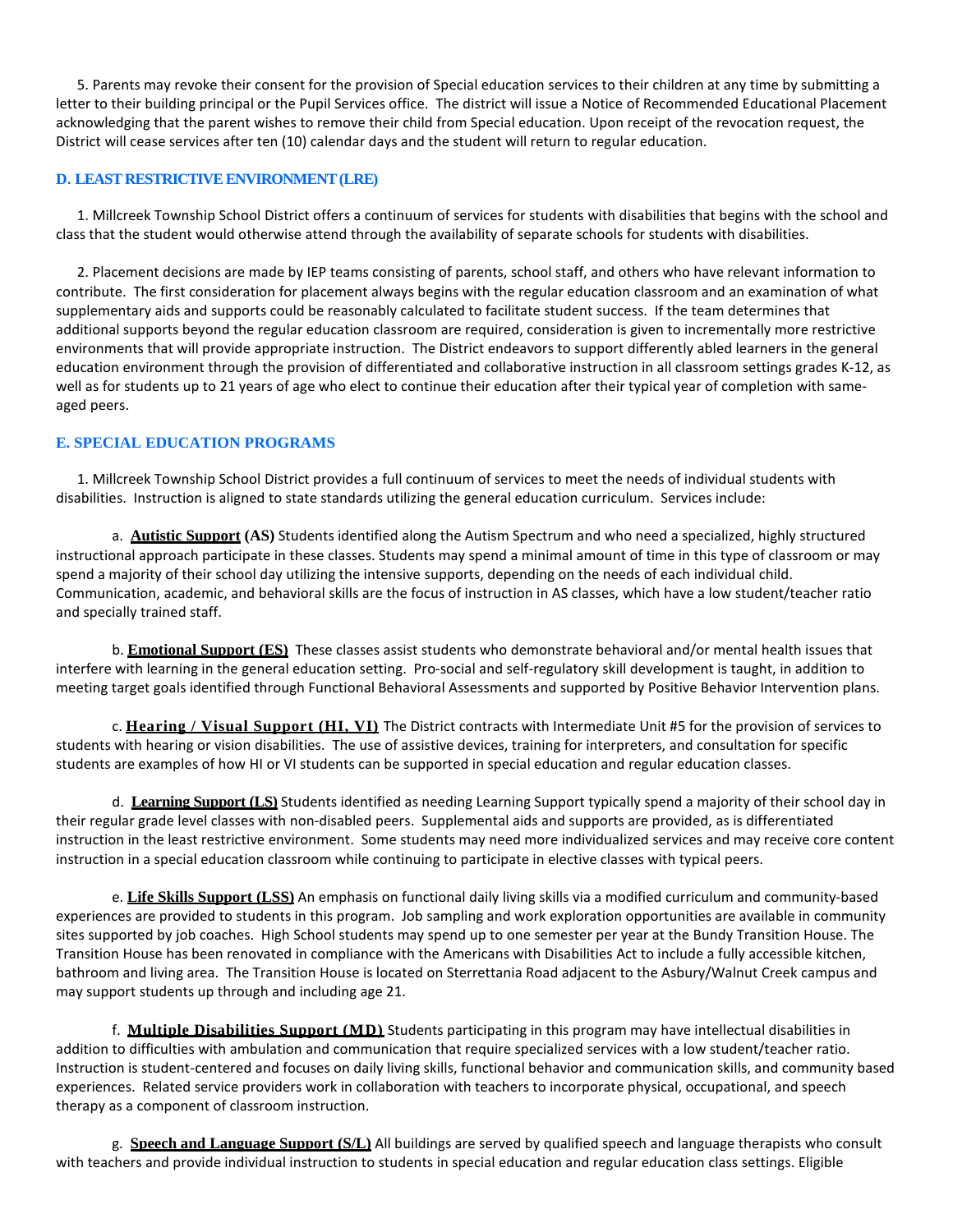students typically have vocabulary and/or articulation needs that impact learning and classroom participation. Speech and language therapists collaborate with all kindergarten and some targeted first grade teachers to provide direct instruction and consultative services to students with communication delays. Speech and language pathologists may also provide therapy as a related service to students identified as having other disabilities. Therapy may be provided in a small group therapy session either in or outside of the classroom or as consultative support in the regular education setting.

2. **TRANSITION SERVICES** Students aged 14 and over who have IEPs must have Individual Transition Plans written as a component of their program. Transition services are facilitated by Special education teachers and administrators to develop postsecondary related goals to be included in the IEP. Vocational aptitude, surveys, and career interests are reviewed in the planning of transition related activities. A summary of academic, social, and behavioral performance is provided to parents upon graduation that may be shared with prospective employers.

3. **PROCEDURAL SAFEGUARDS** A copy of the Procedural Safeguards Notice is routinely provided to parents at initial evaluations or whenever a change in placement is being considered. Parents may request a copy at any time. The District's policies comply with state and federal regulations regarding educational rights and privacy.

4. **CONFIDENTIALITY** The Millcreek Township School District protects the confidentiality of personally identifiable information regarding students with disabilities. A Release of Information signed by parents is required before school district staff may speak with or share documents with anyone outside the district. Parents have the right to review their child's records and may do so by contacting the child's school. Please call the Pupil Services office if you have questions or need more information about this process.

## **F. CHAPTER 15 SERVICE PLANS**

1. Federal regulations under Section 504 of the Rehabilitation Act call for the provision of services to students with disabilities who are not in need of Special education. These rights and support system are set forth under Chapter 15 of the Pennsylvania School Code.

2. Students who have a mental or physical impairment that "substantially limits a major life activity" are entitled to have written plans developed outlining specific accommodations they need to ensure equitable school access and participation. Parents or teachers may request a meeting with the student's building principal and school psychologist to document the student's diagnosis and need for accommodations in the regular education program. The plan is reviewed annually to determine continued eligibility and student need.

## **G. GIFTED SUPPORT (GS)**

1. Gifted Support services are provided for students who meet eligibility criteria as listed in Chapter 16 of the Pennsylvania School Code. Identification is based upon exceptional cognitive ability, leadership skills, creativity, and other outstanding qualities. In addition to ability and achievement testing, a rubric is used to determine eligibility and to identify those students for whom a Gifted Individualized Educational Program (GIEP) will be developed. GIEP goals are linked to the state standards, and measurable progress monitoring will be reported to parents.

2. A continuum of service offers, but is not limited to, pull out sessions, cluster grouping, and collaborative instruction within the general education setting for the provision of enrichment and acceleration. Secondary students may participate in Advanced Placement courses and Honors College as well as Concurrent College enrollment.

3. Gifted Support teachers serve as case managers for eligible students, collaborate with general education teachers for the provision of acceleration and challenge in various settings, and disseminate written documentation of progress towards goals.

## **H. ENGLISH LANGUAGE DEVELOPMENT**

The District provides (ELD) services and supports for students whose first language is one other than English, for the purpose of facilitating the student's achievement of English language proficiency. Services include instruction in English Language Development that is provided by both English as a second language teachers (ESL) and non-ESL teachers. ELD takes place in both specialized and general education classrooms at the elementary, middle, and high school levels along with consultative support within content areas.